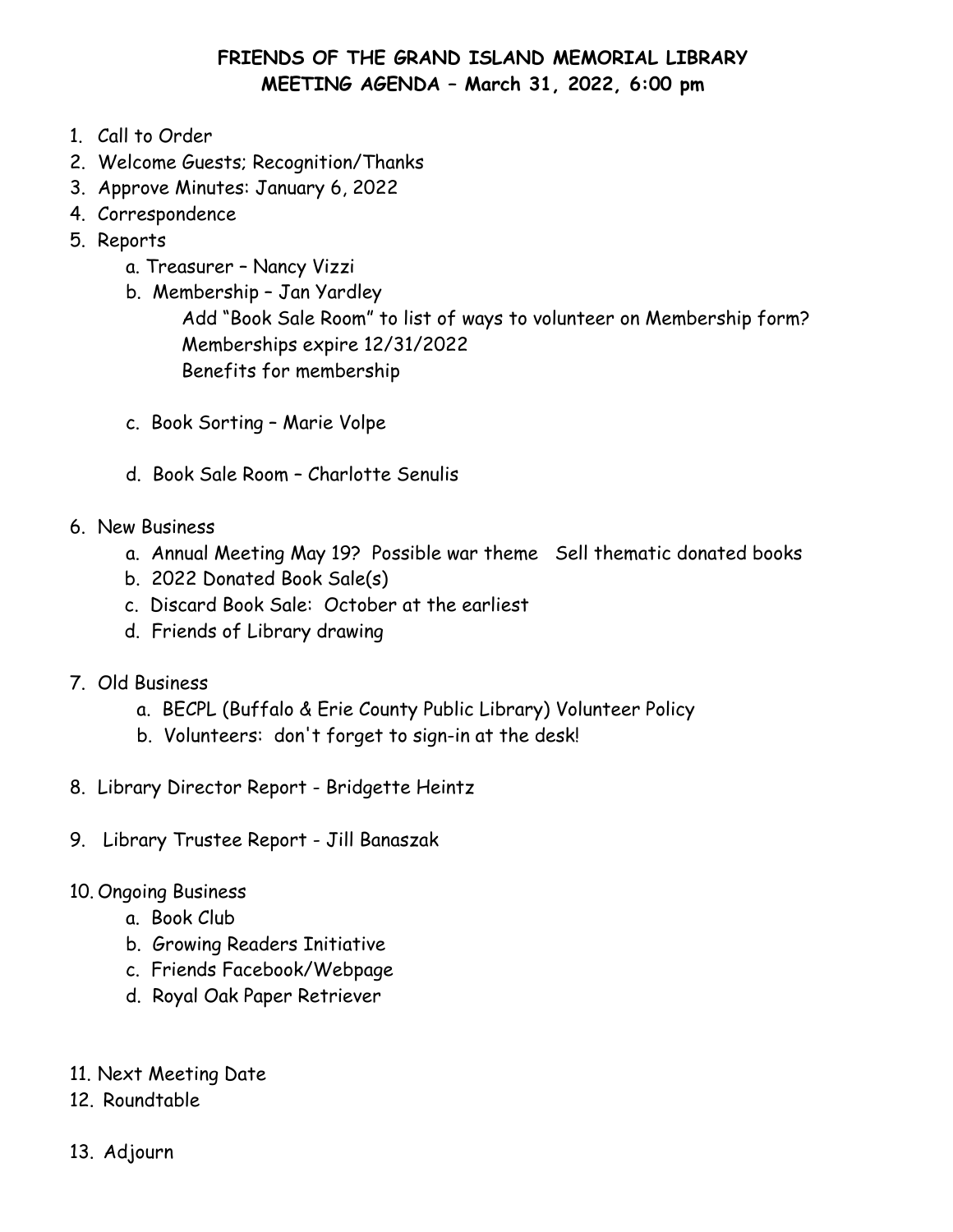## **FRIENDS OF THE GRAND ISLAND MEMORIAL LIBRARY BOARD MEETING MINUTES March 31, 2022**

#### **DRAFT**

**Present**: Mary Cooke, Marie Volpe, Phyllis Galie, Russ Person, Nancy Vizzi, Jill Banaszak, Carol Manning, Charlotte Senulis, Bridgette Heintz **Guests**: Joyce Thornton, Nancy Morth, Faye Teluk, Alice Gerard, David Gregory

**Call to Order**: 6:00 PM by Mary Cooke. Our guests were welcomed.

**Approval of Minutes:** Minutes from the January 6th meeting were corrected to eliminate the word "zoom" from the heading. As corrected, Jill approved the minutes, Phyllis seconded the motion and all were in approval.

#### **Correspondence**: None

#### **Reports:**

- **a. Treasurer:** Nancy reported our checking account balance is \$18,801. Amazon Smile income was \$8.49. Purchases included the 2 benches at the Library entrance and some books. Mary moved to accept the Treasurer's report and Jill seconded the motion. All were in approval.
- **b. Membership:** It was suggested to add "Book Sale Room" and "Board meetings" as volunteer options on the volunteer application form. All were in agreement. Mary will follow up with Jan.
- **c. Book Sorting:** Marie asked that sorters carefully evaluate media donations to assure that the items are actually in the cases.
- **d. Book Sale Room:** Sales are slow but the books in the main Library have been steady.

#### **New Business:**

**a. Annual May Meeting:** May 19 was suggested for the Annual Meeting. When a speaker is confirmed we can confirm the date. Melissa Brown, Executive Director of the Buffalo History Museum was suggested. Mary will follow up. Plan B is Curt Nestark, Executive Director of the Grand Island Historical Society.

Specifics for the May meeting will be done by e-mail. Mary will set up a to-do list and coordinate the program. Jill volunteered to do set-up and several attendees volunteered to help with refreshments and clean-up. Mary will check with Jan about sending postcards to friends about the meeting.

- **b.** The **Donated book sale** will be Sept. 15, 16, 17. Phyllis will coordinate the volunteers.
- **c.** The **Discard Book Sale** will be Oct. 20, 21 and 22 Phyllis will coordinate the volunteers.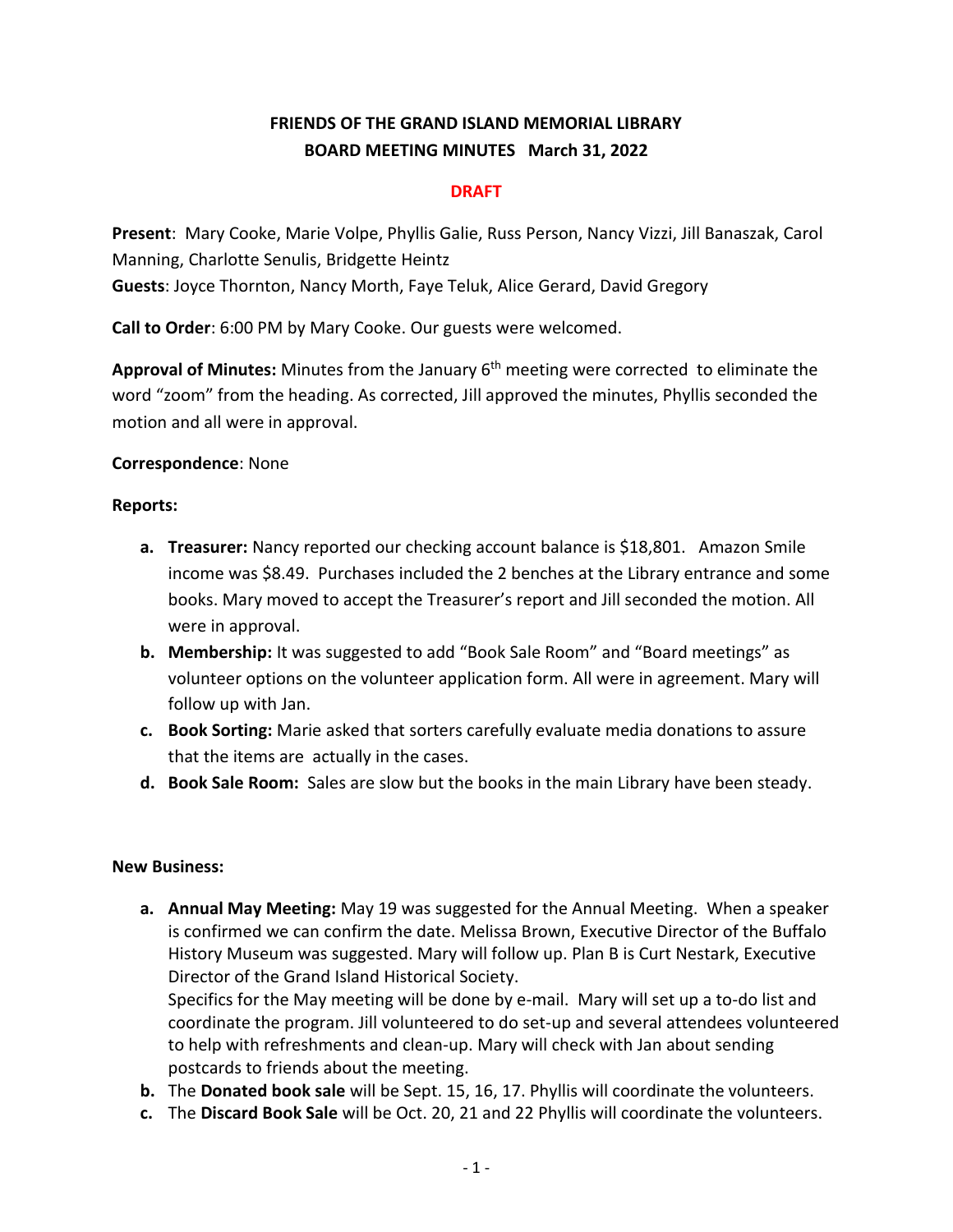**d.** A **Gift Basket** has been prepared for a Friends of the Library drawing. The basket and entry tickets are on the Friends sale shelves in the main library,

### **FRIENDS BOARD MEETING MINUTES March 31, 2022 (continued)**

#### **Old Business:**

- **a.** The **BECPL volunteer policy** will be simplified locally for Grand Island to a registration form for all volunteers with emergency contact information.
- **b. Volunteers** are again reminded to sign in at the front desk so we know who is in the Library in case of emergency.

### **Director's Report:**

- **a. Ongoing events, Outreach programs, programs for March, April and May** were reviewed.
- **b. Funding implementation –** thank you to all the friends.
	- Replacement benches for the north entrance have been installed.
	- Staff desks, file cabinets and chairs are anticipated for delivery in April.
- **c. Donald Klein** is our new full-time caretaker. He began work on 2/26/22.
- **d. Funding requests** for the Summer Reading Raffle, Summer story time crafts, yearround prize box prizes , miscellaneous summer activities and supplies were reviewed. The proposed grand total is \$914.81 A motion was made by Marie ad seconded by Nancy to approve this amount. All were in approval.
- **e. Book Store Hours** are becoming difficult to schedule because of the heightened meeting room demand we are experiencing from community groups. Bridgette proposes having the volunteers make their own hours for the book store to fit in with the scheduled activities and the volunteer availability. Charlotte will follow up with the Book Store volunteers.

**Library Trustee Report:** Jill reported that the 5-year plan for the Trustees is being updated. Suggestions are welcome. Two possibilities suggested were to install music/listening stations and to purchase an electronic informational sign. Jill will follow up.

### **Ongoing Business:**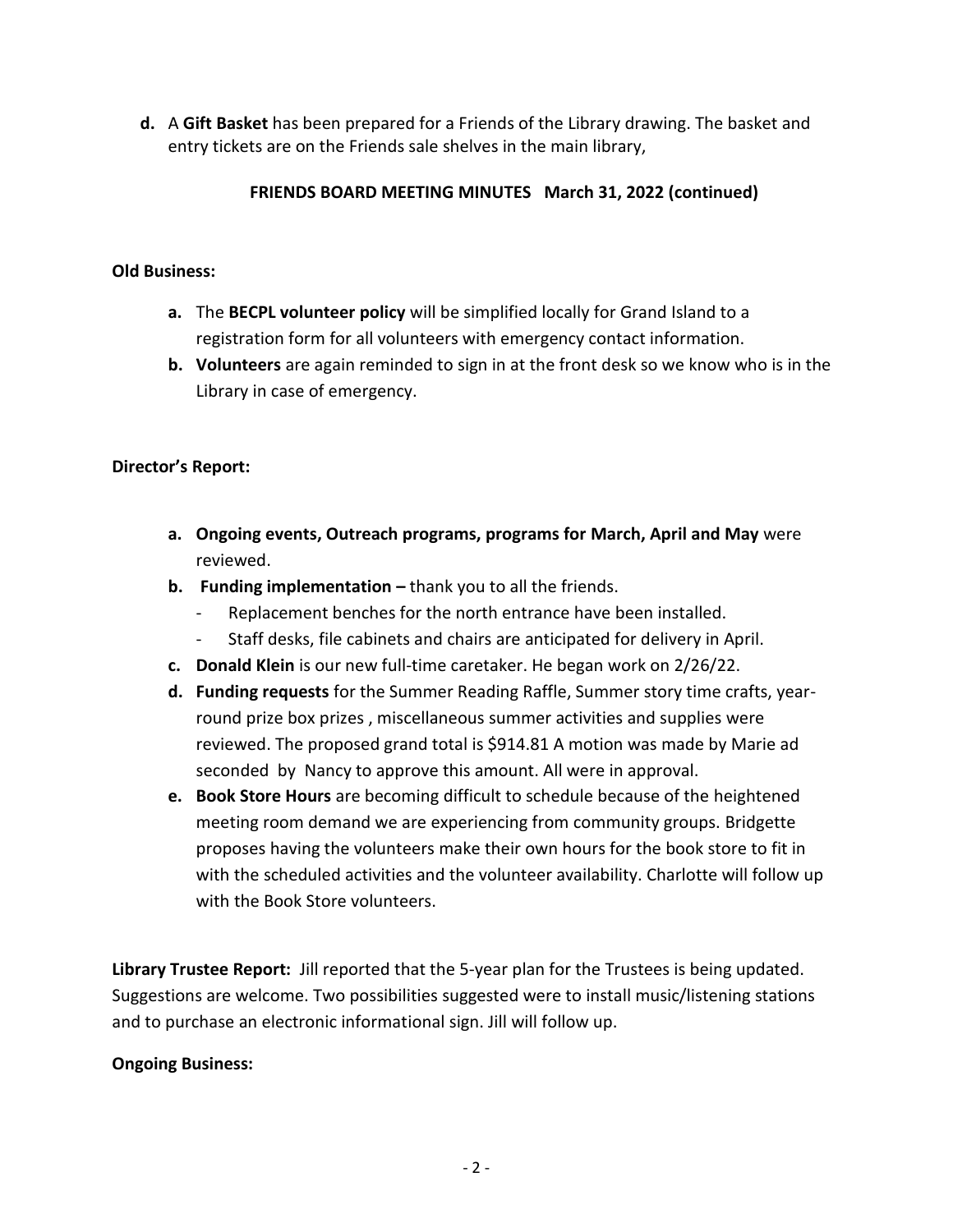- **a. Book Club** continues to be successful. Meetings are being held in person and membership has increased. It was suggested that participants at the book club be more alert and welcoming to new members
- **b. Growing Readers Initiative** is ongoing. There have been no requests for further funding from the Friends. Discussion suggested ways to improve participation in the program.

**FRIENDS BOARD MEETING MINUTES March 31, 2022 (page 3)**

### **Ongoing Business (continued)**

- **c. Friends Facebook/Webpage** Alice Gerard will work with Bridgette to facilitate the process and coordinate GI Dispatch and Penny Saver information,
- **d. The Royal Oak Paper Retriever** is no longer a source of income but continues to provide a convenient way to recycle donations we cannot use for resale. It is also utilized by the general community. Bridgette contacts Royal Oak when the bin is full and they are readily responsive**.**

**Elections** Jill, Liz, Nancy, Phyllis, Richard and Jan all have terms of office that are expiring. Phyllis and Nancy both indicated that they are willing to serve another term. Mary will contact the others about their willingness to run again.

### **Next Meeting Dates:**

Because of the difficulty we're experiencing finding meeting dates that don't conflict with community room activities we will try to plan meetings far in advance. As of now, planned meeting dates are:

Tuesday, August 16

Thursday, September 29

Thursday, November 10

.

**Roundtable discussion:**: There being no further discussion or business, a motion was made by Alice and seconded by Jill to **adjourn at 7:42 PM.**

### **Respectfully Submitted,**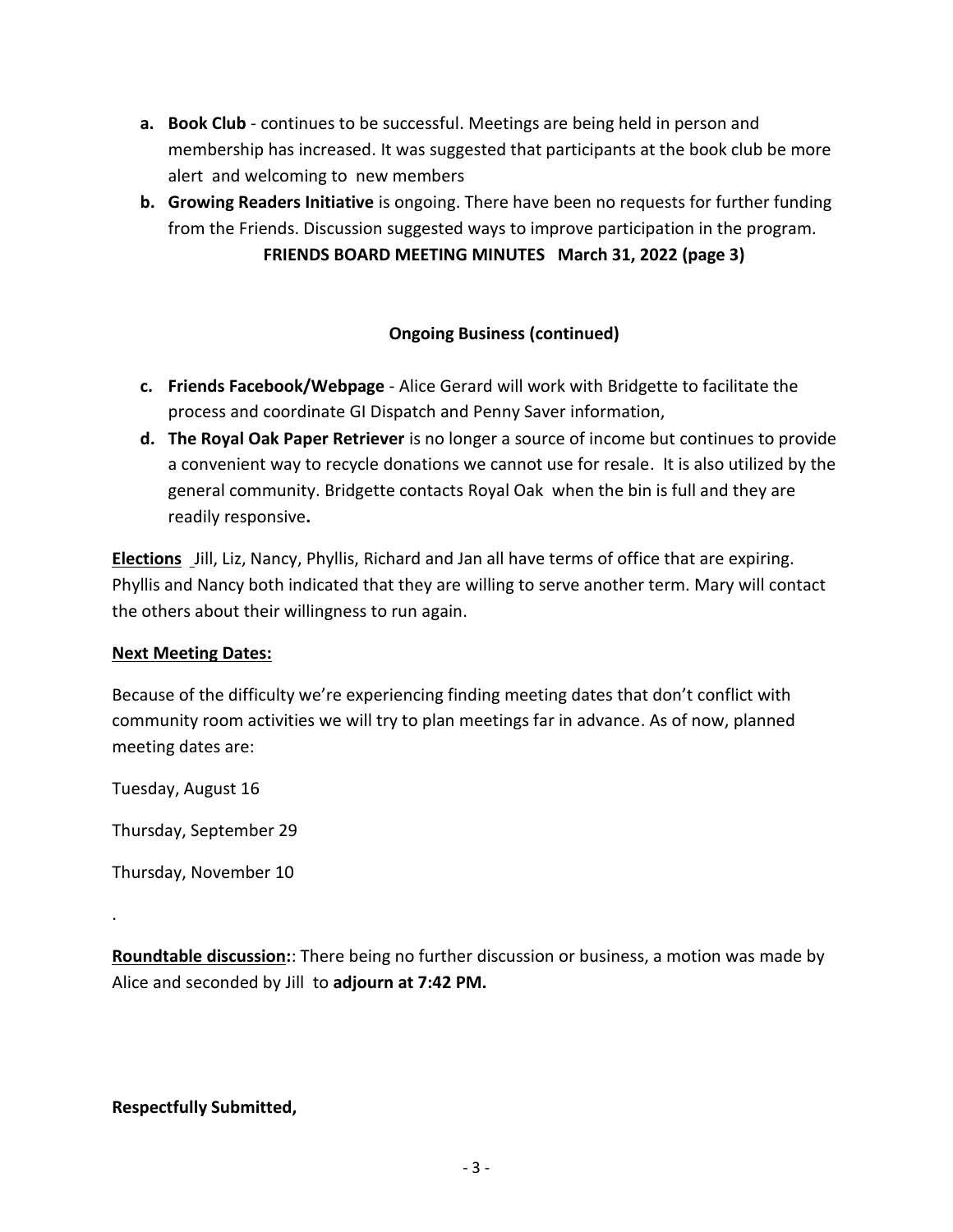**Charlotte Senulis**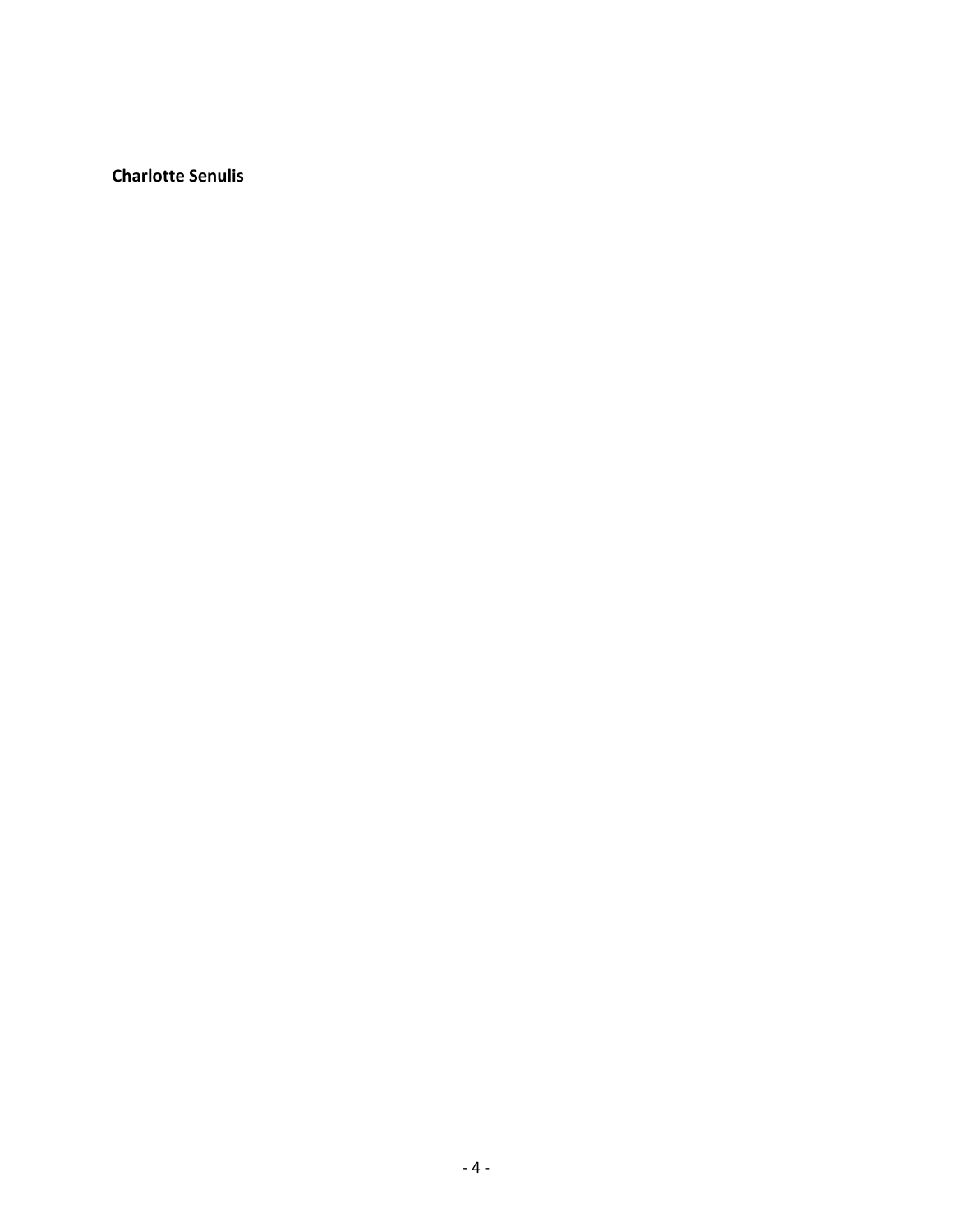## **Friends of the Grand Island Memorial Library Board Meeting March 31st, 2022 @ 6:00 pm Library Meeting Room Director's Report**

#### **Minutes**

 $\bullet$  January 6<sup>th</sup>, 2022

#### **Director's Report**

- Updated Event plan through end of May see separate hand out
- Updates:
	- $\circ$  Staffing: Donald Klein is our new full-time caretaker. He began work on 2/26/22.
	- $\circ$  Benches: have been installed on the north side of the building on 3/21/22. Thank you Friends!
	- $\circ$  Staff Desks: Anticipated delivery to the Eaton warehouse is 4/6/22. Will touch base with them to coordinate installation. Old desks are county property and will be picked up by Central for the next Erie County surplus supply auction.
		- Items ordered: 4 desks, 2 file cabinets, 3 chairs
			- Total: \$6042 includes installation fee
			- We got a 60% discount on the pricing
			- Thank you Friends!

### **New Business**

- Funding requests
	- o Summer proposal Reading Raffle prizes:
		- The idea is to have summer reading bingo cards for each age group. As they finish a line and get "BINGO" they submit the card for the raffle. They can submit as many times as they like.
		- See separate hand out for breakdown:
			- 3 and under: inflatable ball pit
			- Preschool/School age: 16" and 20" bikes
			- Teens: gift cards
			- Adults: gift cards
			- Summer program crafts/scavenger hunt giveaways/craft table supplies
				- o **Total request:\$914.81**
- Book Store Hours discussion:
	- o With all of the programs Carly and I are planning and the heightened meeting room demand we are experiencing from community groups, I would like to propose having the volunteers make their own hours for the book store to fit in